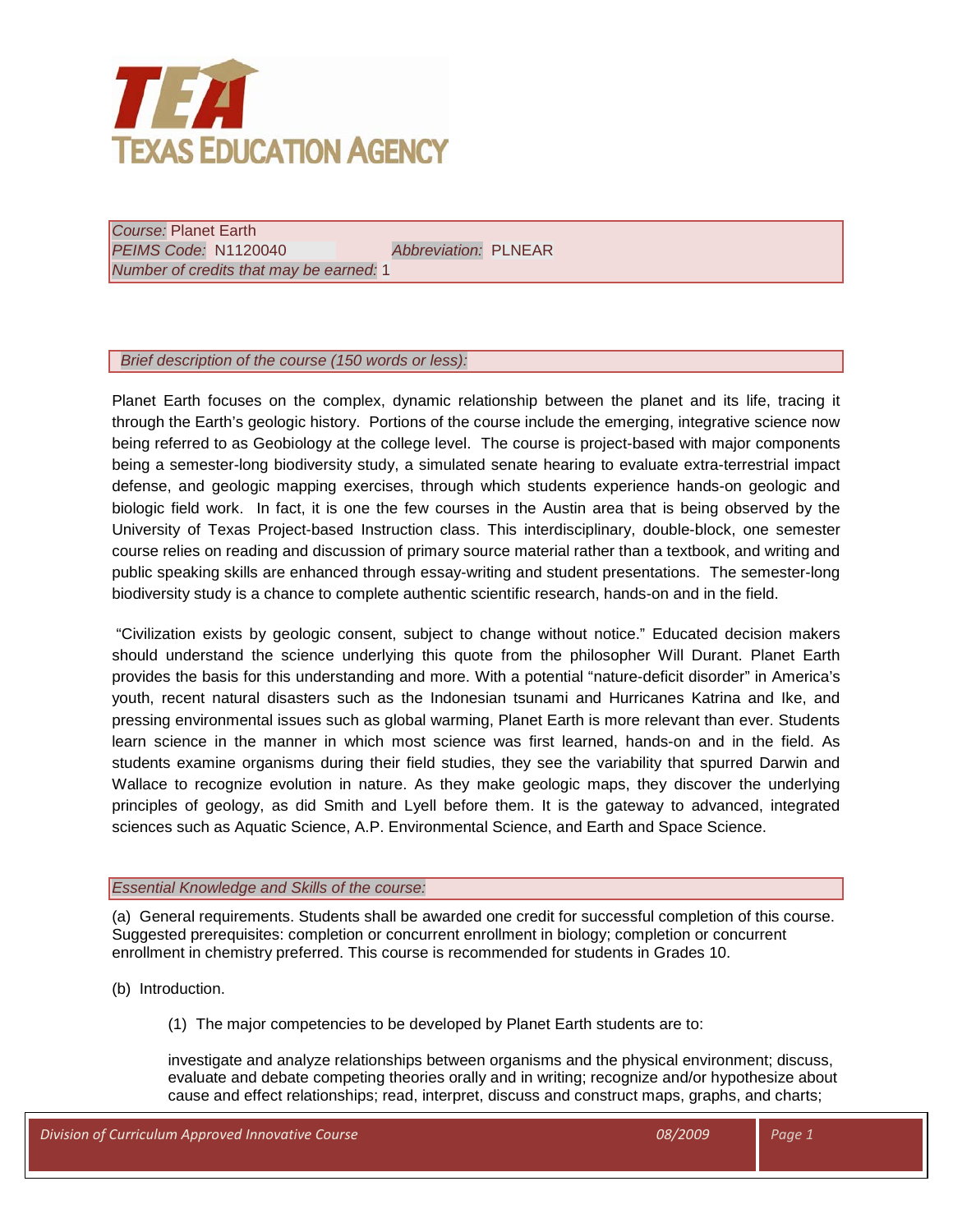

read, critique and discuss journal articles and other primary source materials; collect and analyze data for a long- term research project; formulate conclusions based on data and research; use appropriate technology and specialized equipment for collecting and analyzing data; and present the results of research visually and verbally.

(2) The major concepts to be understood by Planet Earth students are:

the planet and its life is a complex, dynamic system; science is a collection of useful facts, laws, and theories and theories can be modified or abandoned; well-constructed, accurate documents communicate useful information; the pursuit of scientific research is influenced by political, economic and ethical considerations; quality work requires effort and revision; conclusions and theories gain validity with supporting evidence; and research without effective communication is wasted effort.

- (c) Knowledge and skills.
	- (1) Scientific processes. The student, for at least 40% of instructional time, conducts field and laboratory investigations using safe, environmentally appropriate, and ethical practices. The student is expected to:
		- (A) demonstrate safe practices during field and laboratory investigations; and

(B) make wise choices in the use and conservation of resources and the disposal or recycling of materials.

- (2) Scientific processes. The student uses scientific methods during field and laboratory investigations. The student is expected to:
	- (A) plan and implement investigative procedure, including asking questions, formulating testable hypotheses, and selecting equipment and technology;
	- (B) collect data and make measurements with precision;
	- (C) organize, analyze, evaluate, make inferences, and predict trends from data; and
	- (D) communicate valid conclusions.
- (3) The student knows the importance and origin of the Earth's biodiversity. The student is expected to:
	- (A) define biodiversity and identify the taxonomic groups that are its major constituents;
	- (B) evaluate the importance of and methods for surveying Earth's biodiversity;

(C) identify and analyze problems with measuring Earth's biodiversity;

(D) evaluate the role of the environment on the development of a unique biodiversity in isolated areas (Hawaii case study);

(E) examine and analyze the unique biodiversity of the Austin area and the conditions that influenced its development;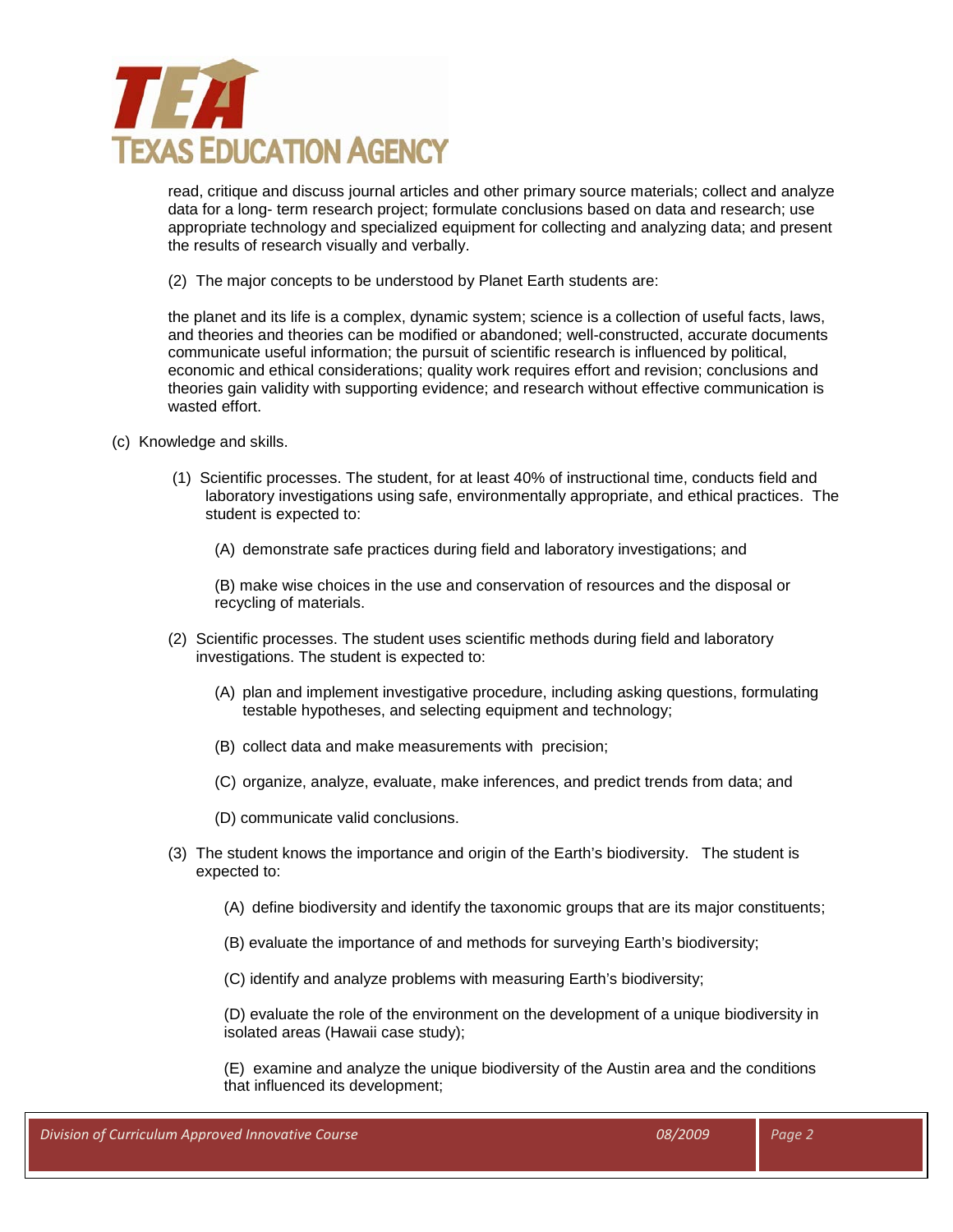

(F) define an ecological niche and define, recognize and evaluate the significance of different types of species interactions;

(G) evaluate the potential benefits of the most understudied taxonomic groups;

(H) analyze and evaluate the impact of nonnative species on biodiversity and the controversy surrounding them;

- (I) examine a case study of a nonnative species and its impact on native biodiversity; and
- (J) evaluate the use of biocontrol to control nonnative species.

(4) The student knows how to conduct field research that investigates the complex, dynamic relationship between the planet and its life. The student is expected to:

- (A) compare and practice techniques for surveying the abundance and diversity of woody plants, birds, arthropods and soil organisms;
- (B) select a partner, a study area and a group of organisms to investigate for a semesterlong biodiversity project;
- (C) describe the physical environment of the study area for the biodiversity project;
- (D) formulate a purpose and hypothesis for the biodiversity project;
- (E) design a data collection plan to test the hypothesis for the biodiversity project;
- (F) collect and analyze woody plant, bird, arthropod and soil organism data for the biodiversity project;
- (G) organize data according to variable tested for the biodiversity project;
- (H) select and display data in an effective graph format for the biodiversity project;
- (I) analyze data using graphs and charts to discern meaningful trends for the biodiversity project;
- (J) describe trends in data and formulate plausible explanations using supporting scientific background research and field observations for the biodiversity project;
- (K) evaluate the strengths and weaknesses of all phases of the biodiversity project;
- (L) summarize purpose, hypothesis, methods and conclusion for the biodiversity project;

(M) display and summarize the original research for the biodiversity project in a visual format; and

(M) communicate the results of the original research for the biodiversity project in an oral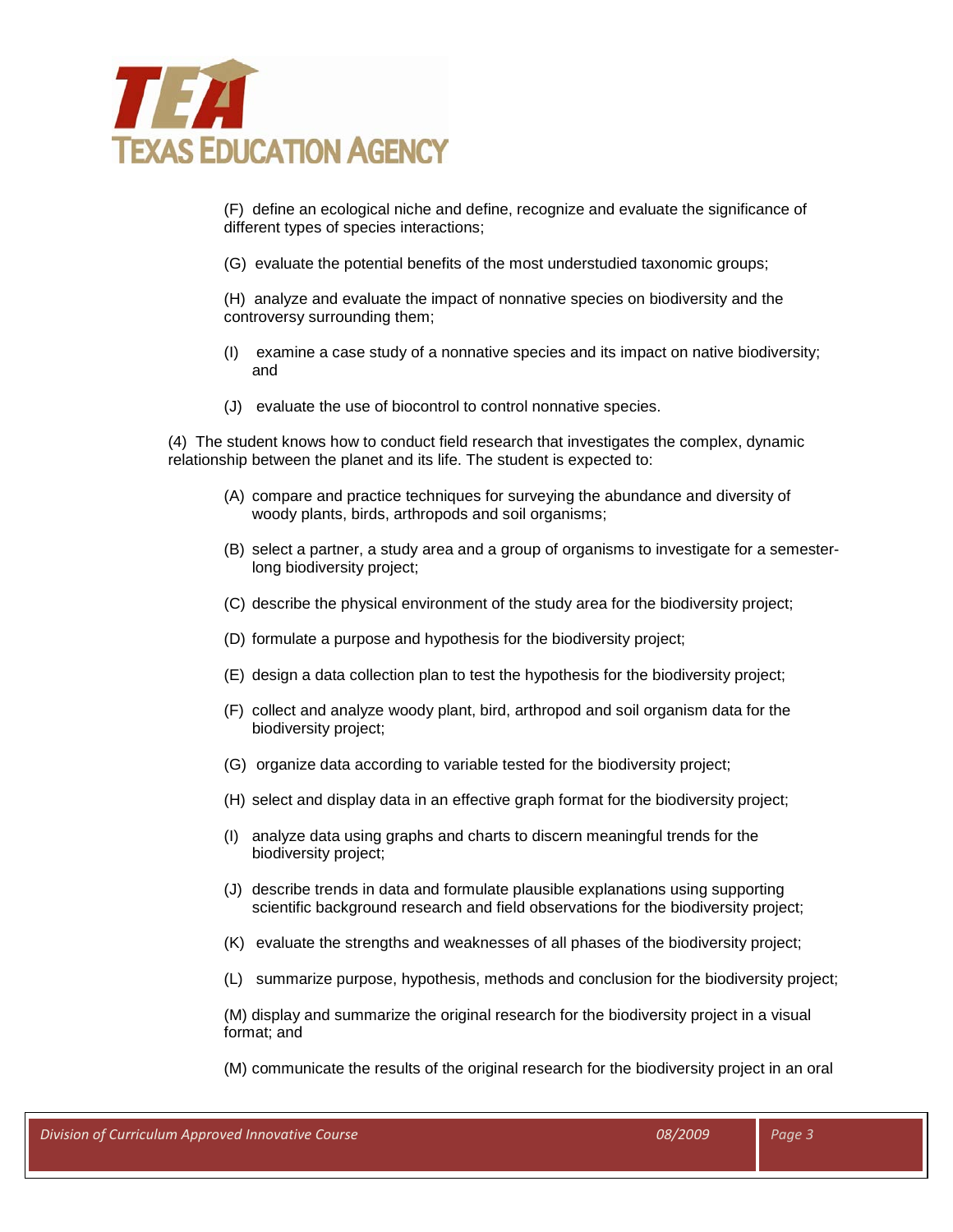

presentation.

(5) The student knows the role of extinction in the history of life on Earth. The student is expected to:

(A) research and evaluate various theories on the possible causes of the K-T extinction;

(B) research and evaluate the possibility of Earth impacting extraterrestrial objects and the methods to prevent such events;

(C) debate the causes of the K-T extinction and the need for defense systems to protect Earth from extraterrestrial objects; and

(D) evaluate self and others on presentation skills during debate.

(6) The student knows the early milestones in the evolution and origins of life on Earth. The student is expected to:

- (A) analyze the fossils of the Burgess Shale;
- (B) evaluate and analyze potential causes of the Cambrian Explosion;
- (C) evaluate the significance of the Cambrian Explosion;
- (D) examine and evaluate key physical and biological changes on Earth during the Precambrian (making the Cambrian Explosion possible);
- (E) compare and contrast various theories on the origin of life on Earth;
- (F) examine the early Earth environment and evaluate its suitability for chemical evolution;
- (G) review the characteristics of life and determine the requirements for biomolecule formation; and
- (H) analyze and evaluate the results of the Urey-Miller and current experiments to recreate the origin of life.

(7) The student knows the relationship of the lithosphere, atmosphere and hydrosphere to all of the science concepts above. The student is expected to:

- (A) use remote sensing to recognize and analyze surface features of the Earth;
- (B) identify different types of remote sensing and evaluate their uses as a tool for studying the planet;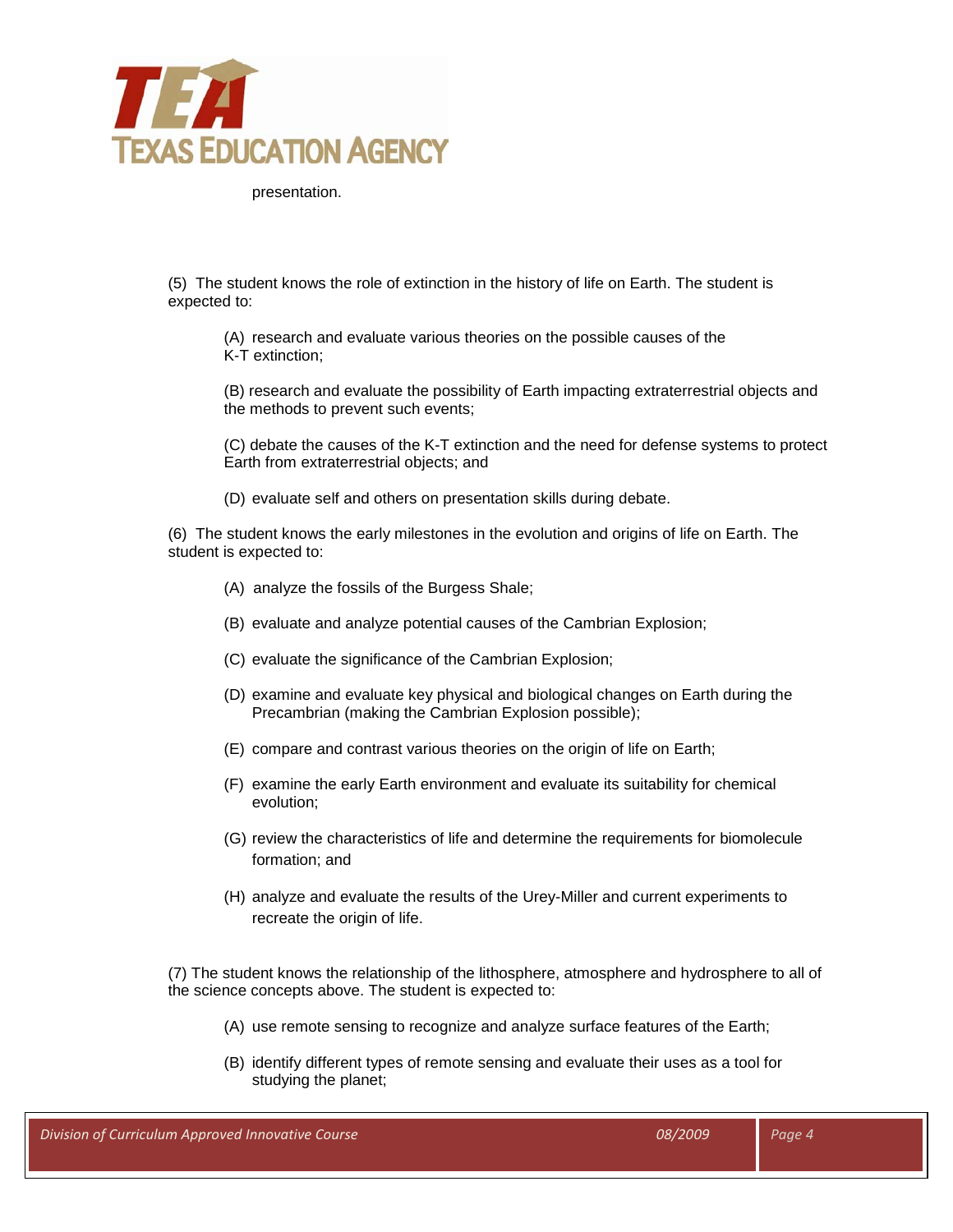

- (C) examine and use the geologic time scale;
- (D) interpret Earth history from examining rock layers;
- (E) interpret the geologic history of the Shoal Creek area and evaluate geologic hazards associated with building at that location;
- (F) interpret and construct topographic maps and profiles and geologic cross-sections;
- (G) collect field data on the geology and geologic history of McKinney Falls State Park; and
- (H) Interpret the geology and geologic history of McKinney Falls State Park.

*Description of the specific student needs this course is designed to meet:*

Students will investigate the complex, dynamic relationship between the planet and its life, primarily through a project-based format with an emphasis on field investigations.

*Major resources and materials to be used in the course:*

Major resources include aerial photos, topographic maps, geologic maps, binoculars, transect lines, insect collecting equipment, field guides, computers; optional: GPS receivers, and GIS software.

*Required activities and sample optional activities to be used:*

The major project-based activities for the course are:

Semester-long biodiversity field study

Simulated senate hearing on the Cretaceous-Tertiary extinction event and extra-terrestrial object defense systems

Shoal Creek area geologic hazards field trip and analysis project

McKinney Falls State Park field trip and geologic mapping project.

*Methods for evaluating student outcomes:*

The students will be evaluated by completing and mastering the Essential Knowledge and Skills for Planet Earth as determined by the instructor.

*Teacher Qualifications:*